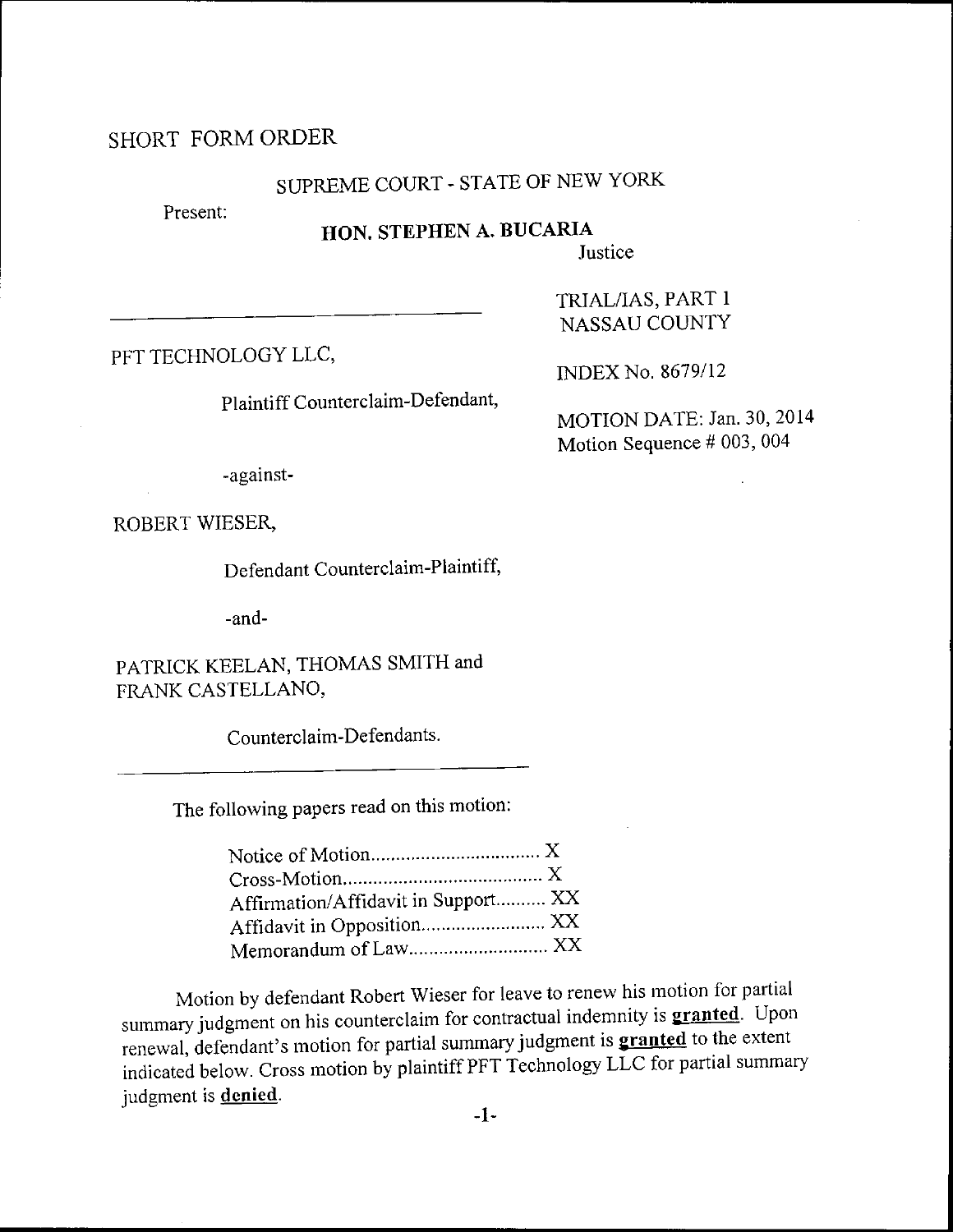#### Index no. 8679/12 PFT TECHNOLOGY LLC v WIESER, et al

This is an action for judicial dissolution of a limited liability company. Plaintiff PFT Technology, LLC is engaged in the business of detecting gas and fluid leaks in power networks for public utilities. Defendant Robert Wieser is a managing member of PFT. Counterclaim defendants Patrick Keelan, Thomas Smith, and Frank Castellano are the other managing members of the company.

Section 4.03(a) of PFT's operating agreement provides that distributions of cash and property shall be agreed to by a "supermajority-in-interest" of the members. The operating agreement defines "supermajority-in-interest" as an interest in excess of 75 %. Thus, it appears that an agreement as to distributions requires the unanimous agreement of the members. Section 6.09 of the operating agreement requires a similar supermajority requirement for expenditures over \$100,000.

Section 7.02(b) of PFT's operating agreement provides that, "The company shall, to the fullest extent permitted by applicable law, indemnify and hold harmless each member...against any and all losses, claims, damages or liabilities...in connection with any matter arising from...this agreement or the company's business or affairs, except for such losses...as are determined by final judgment of a court of competent jurisdiction to have resulted from such indemnified person's bad faith, gross negligence, or willful misconduct..."

Section 7.02(b) further provides that "the company shall from time to time reimburse or advance to any indemnified person the funds necessary for payment of reasonable expenses, including legal fees, incurred in connection with any action, suit or proceeding, upon receipt of a written undertaking ... to repay such amount if a judgment ... establishes that his acts or omissions (i) were in bad faith or involved willful misconduct, (ii) constituted gross negligence, or (iii) were otherwise of such character that New York law would require that such amounts be repaid."

During 2011, a dispute arose between Wieser and the other members of PFT concerning his salary and equity distributions as compared to those of the other members. On July 10, 2012, PFT commenced this action seeking dissolution of the company, after efforts to buy out Wieser's interest were not successful.

In its first cause of action, PFT seeks a declaratory judgment that Wieser breached his fiduciary obligation to the company. PFT alleges that Wieser used his company credit card for personal expenses, abandoned his responsibilities to PFT, and rendered certain of the company's instruments non-operational. In its second cause of action, PFT seeks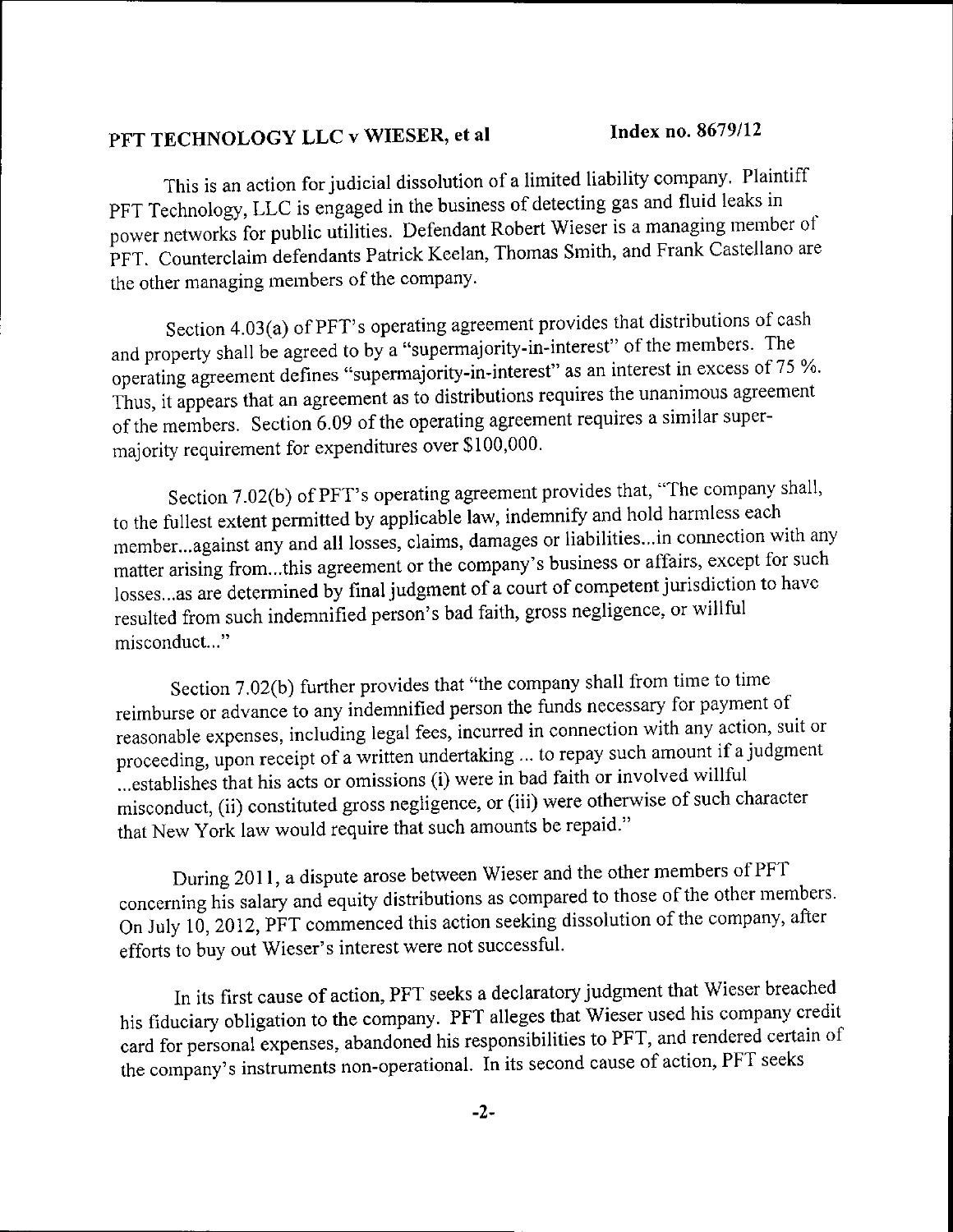## PFT TECHNOLOGY LLC v WIESER, et al Index no. 8679/12

damages for wieser's alleged breach of fiduciary duty. In its third cause of action, PFT seeks judicial dissolution of the company.

In his answer, Wieser denies that dissolution of PFT is necessary. Nevertheless, Wieser requests a "fair valuation" of his membership interest in the company. Additionally, Wieser asserts various counterclaims against PFT and the other members of the company. In his first counterclaim, wieser alleges that the individual defendants breached PFT's operating agreement by paying themselves unauthorized salaries and failing to pay him his share of the income distributions. In his second counterclaim, Wieser alleges that the individual defendants converted the "intellectual property" associated with machinery and equipment which Wieser fabricated for the company. Wieser's third counterclaim is for an accounting with respect to PFT's property.

In his fourth counterclaim, Wieser seeks contractual indernnity for his legal fees incurred in defending the present action pursuant to Section  $7.02(b)$  of the operating agreement. Wieser argues that he is entitled to both indemnity and advancement of legal expenses declining, in the a-fifth counterclaim for breach of fiduciary duty against the expenses because, according to Wieser, PFT's breach of fiduciary duty claims are without other members.

By order dated July 1, 2013, defendant Wieser's motion for partial summary judgment with respect to his counterclaim for contractual indemnity was denied. Wieser moves for leave to renew his motion for summary judgment with respect to the indemnity claim on the basis of new facts learned after the motion was decided. Wieser asserts that pFT is presently reimbursing the other managing members for their attorney's fees incurred in defending Wieser's breach of fiduciary duty counterclaims. Wieser argues that there is no basis for this "disparate treatment." Plaintiff cross moves for partial summary judgment dismissing so much of Wieser's indemnity claim as seeks advancement of legal expenses.

Limited Liability Company Law § 420 provides that subject to restrictions in the operating agreement, a limited liability company may indemnify, and advance expenses to, any member "against any and all claims and demands whatsoever;" provided no indemnification may be made if a judgment of other final adjudication adverse to such member establishes that a) his acts were committed in bad faith or were the result of active and deliberate dishonesty and were material to the cause of action so adjudicated or b) that he personally gained a financial profit or other advantage to which he was not legally entitled. The broad obligation to advance or indemnify members for legal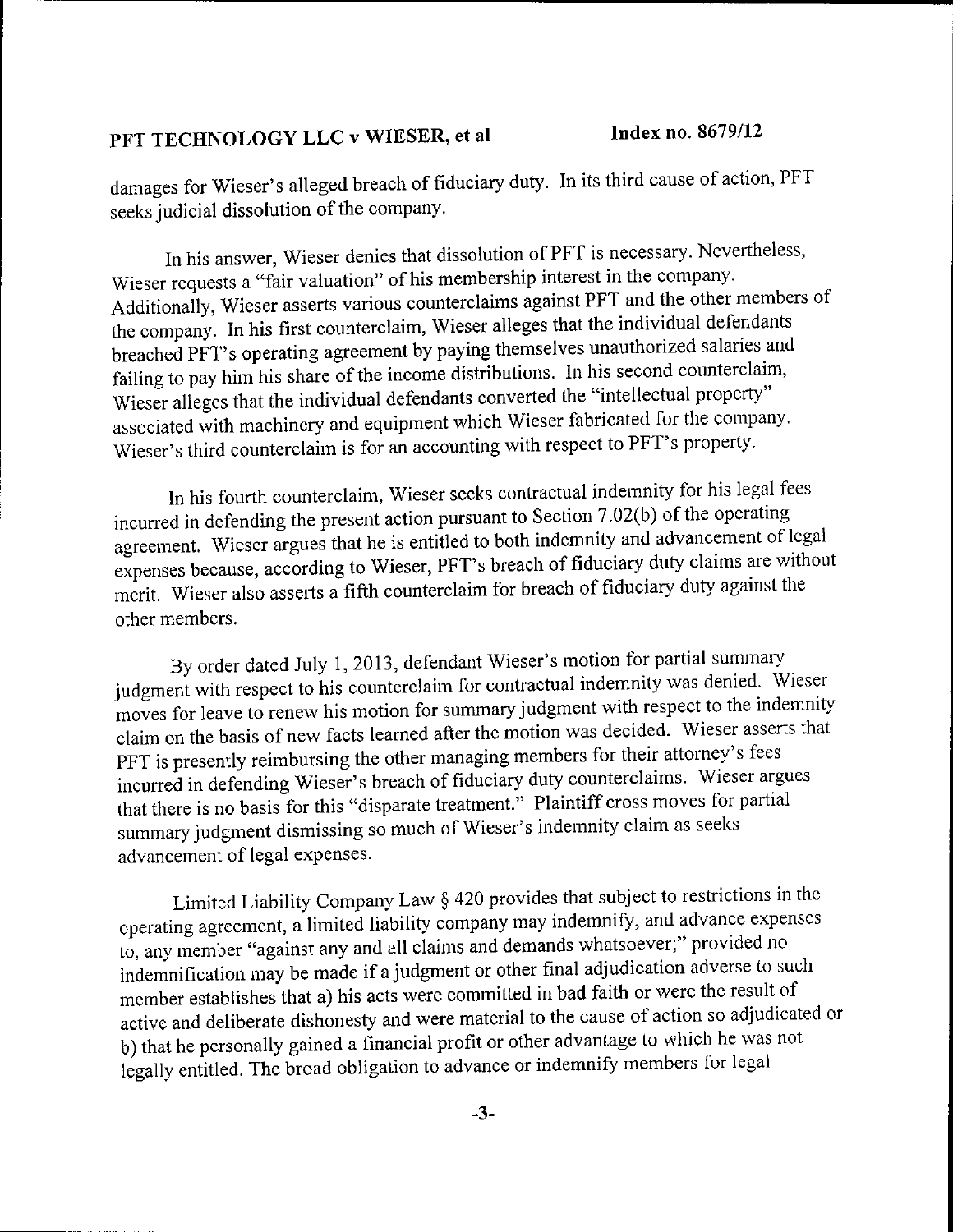# PFT TECHNOLOGY LLC v WIESER, et al

expenses, and limited exceptions, contained in PFT's operating agreement, parallel the provisions of the statute.

By easing the burden of litigation-related expenses, indemnification provisions help companies to attract officers with various skills and other forms of expertise (Ficus Investments v Private Capital Mgmt., 61 AD3d 1, 9 [1<sup>st</sup> Dept 2009]). In particular, advancement provides corporate officials with immediate interim relief from the personal out-of-pocket financial burden of paying the significant on-going expenses inevitably involved with investigations and legal proceedings (Id). Thus, the right to advancement may often be determined in "summary proceedings," that is upon the papers, while indemnity will frequently require "detailed analysis," or a plenary hearing (Id). Advancement of legal expenses is available in an action by a corporation against an officer for breach of fiduciary duty (*Ficus Investments v Private Capital Mgmt.*, supra). Mere allegations of theft will not relieve the company of an obligation to advance expenses (Id at 10). Nevertheless, depending upon the facts and circumstances requiring dissolution of the company, there is no requirement that the members be reimbursed for legal expenses on an equal basis.

In the present case, the primary issue appears to be valuation of the interest of the minority member. In order for the members to resolve their valuation dispute fairly, advancement of legal expenses should be generally available. However, in determining the value of Wieser's interest, the court may adjust his percentage interest upwards or downwards, depending upon the merits of the parties' respective breach of fiduciary duty claims (Cf Business Corporation Law § 1104-a[d]). Under the terms of the operating agreement, legal expenses incurred in an unsuccessful defense of a breach of fiduciary duty claim are not subject to indemnity. Weiser's counsel asserts that there is "virtually no additional work" necessary to be performed in connection with prosecuting his breach of fiduciary duty counterclaims. However, on a summary application for advancement of legal expenses, it is Wieser's burden to establish prima that he is entitled to judgment with respect to PFT's breach of fiduciary duty claims. Weiser has not carried that prima facie burden. Nevertheless, to ensure a "level playing field" with respect to the general issue of valuation of PFT Technology as an ongoing business, an advancement of legal fees should be awarded. Clearly, there has been no unanimous agreement as to reimbursement of legal fees as required by the operating agreement. However, by reimbursing their own legal expenses, the individual counterclaim defendants have impliedly consented to an expenditure of up \$100,000 each, for both the majority and minority members.